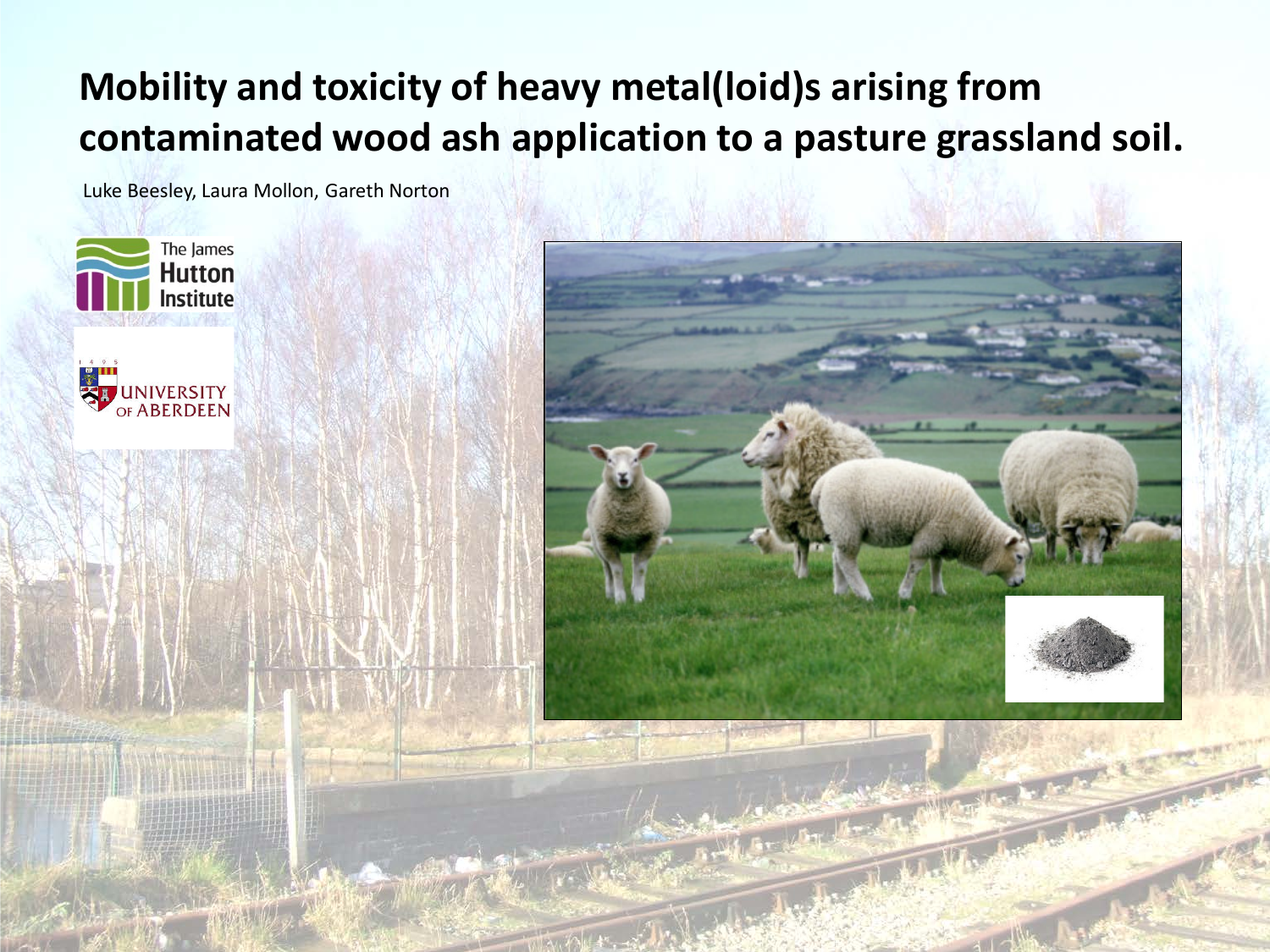## **Experimental context:**

## **Waste wood ash**

-Generated with increasing frequency

-Good liming and soil fertiliser (Ca, Mg etc)

-Concentrated heavy metals (CCA wood)



| Material             | Cr mg $kg^{-1}$  | Cu mg $kg^{-1}$    | Zn mg $kg-1$       | As mg $kg^{-1}$    | Pb mg $kg^{-1}$  |
|----------------------|------------------|--------------------|--------------------|--------------------|------------------|
| Soil                 | $23.9 \pm 2.1$   | $8.8 \pm 0.6$      | $23.2 \pm 1.4$     | $4.5 \pm 0.2$      | $15.5 \pm 1.1$   |
| Ash                  | $9914.1 + 714.9$ | $8793.4 \pm 632.0$ | $4666.7 \pm 373.5$ | $9259.4 \pm 649.3$ | $1988.4 + 92.0$  |
| ICRCL trigger values | <i>&lt; 1000</i> | < 130              | <i>- 300</i>       | < 40               | <i>&lt; 2000</i> |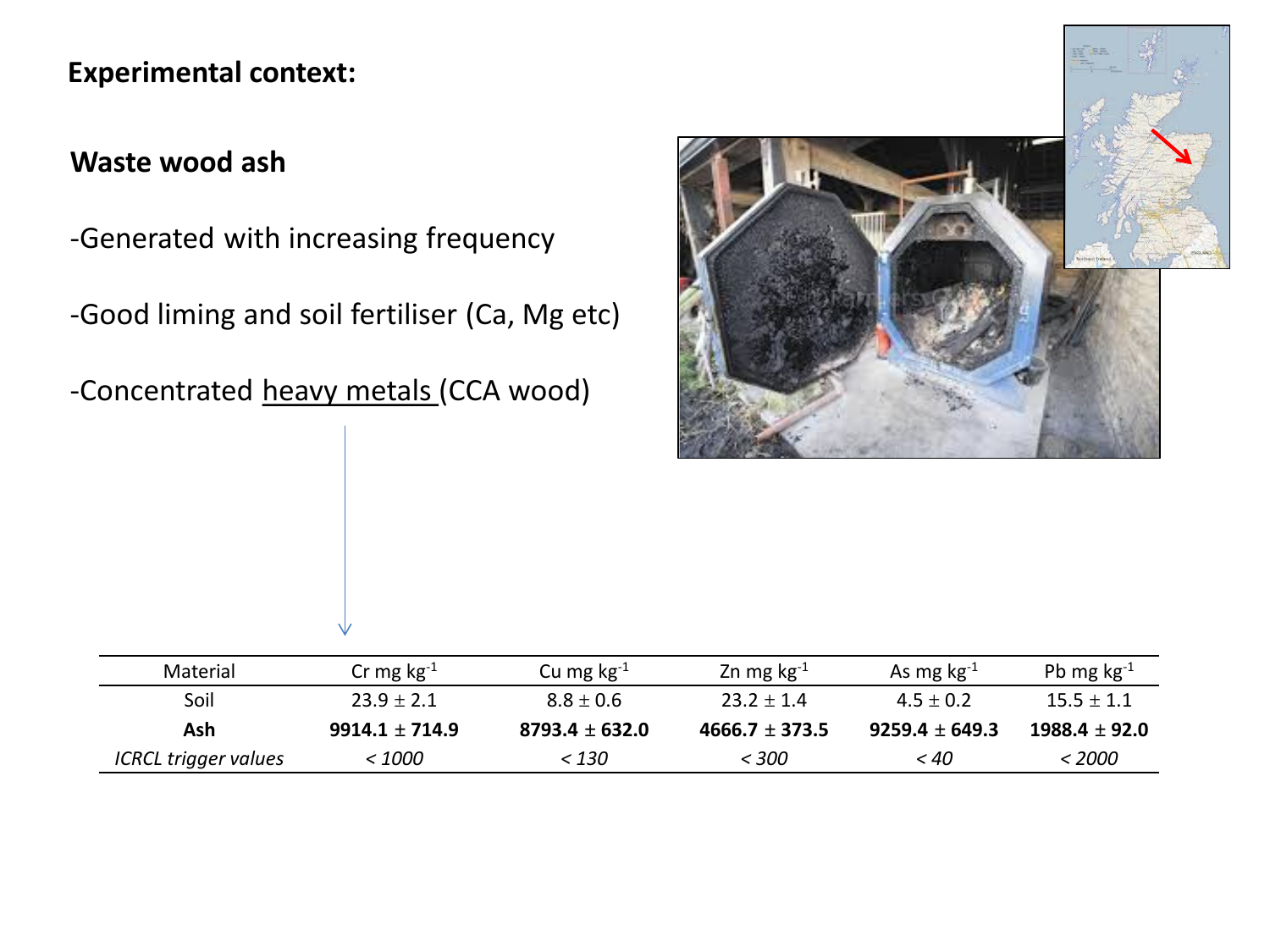#### **Study aims:**

-Examine mobility [leaching] of heavy metals from ash, when applied to soil with and without manure

-Determine toxic response to increasing doses of ash using bioassays

-Assess risk of heavy metals in the environment using plant uptake and modelling

> **Heavy metals**; potentially toxic if mobile and bioavailable within the environment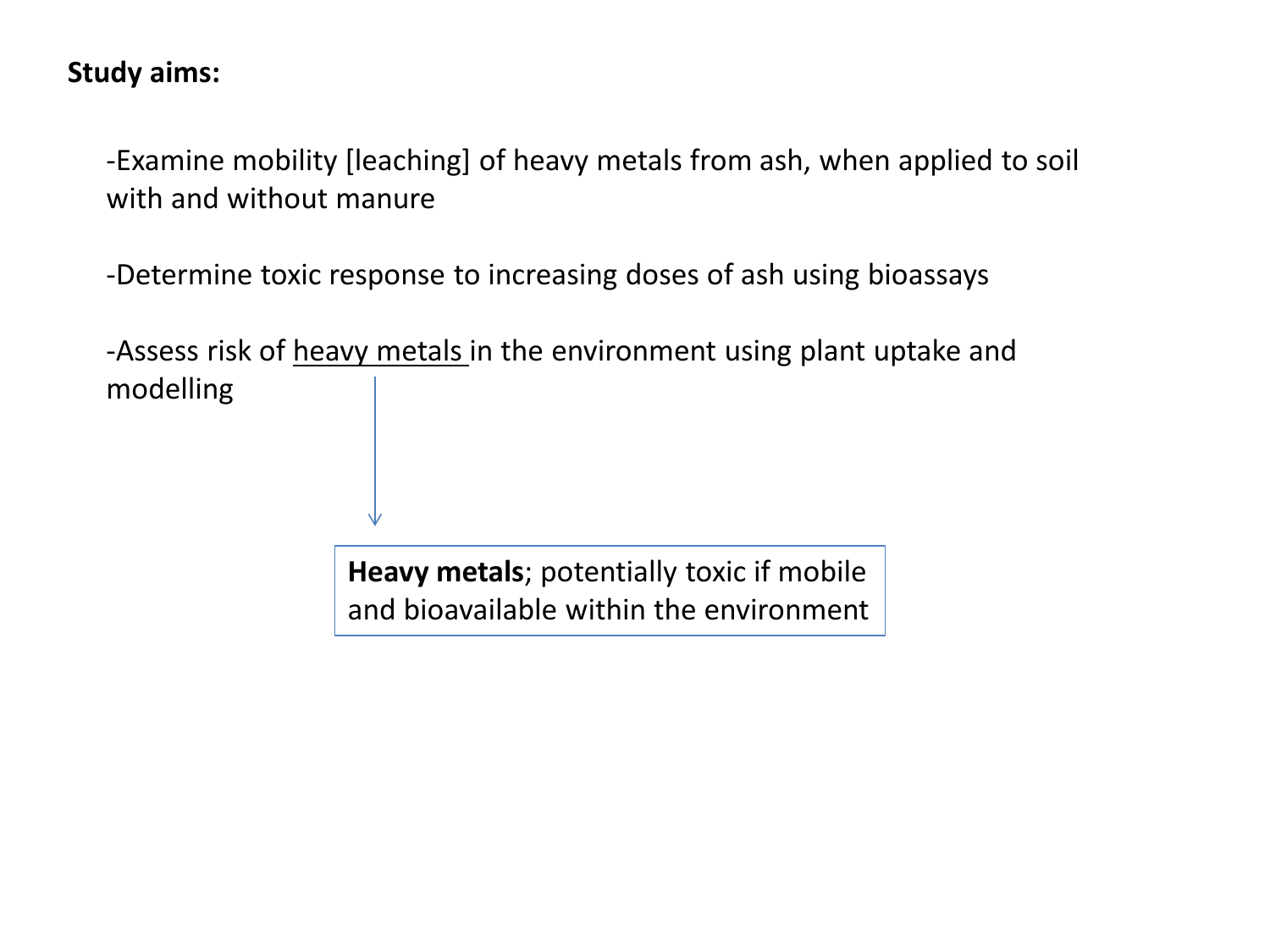#### **Hypotheses:**

1) Leaching of heavy metals from ash can be reduced by co-applying manure

2) Arsenic will be very soluble and bioavailable due to high pH

3) Co-applying manure can reduce phyto-toxicity and plant uptake of metals

**Organic amendment**; manure coapplied to bind metals and prevent plant uptake/toxicity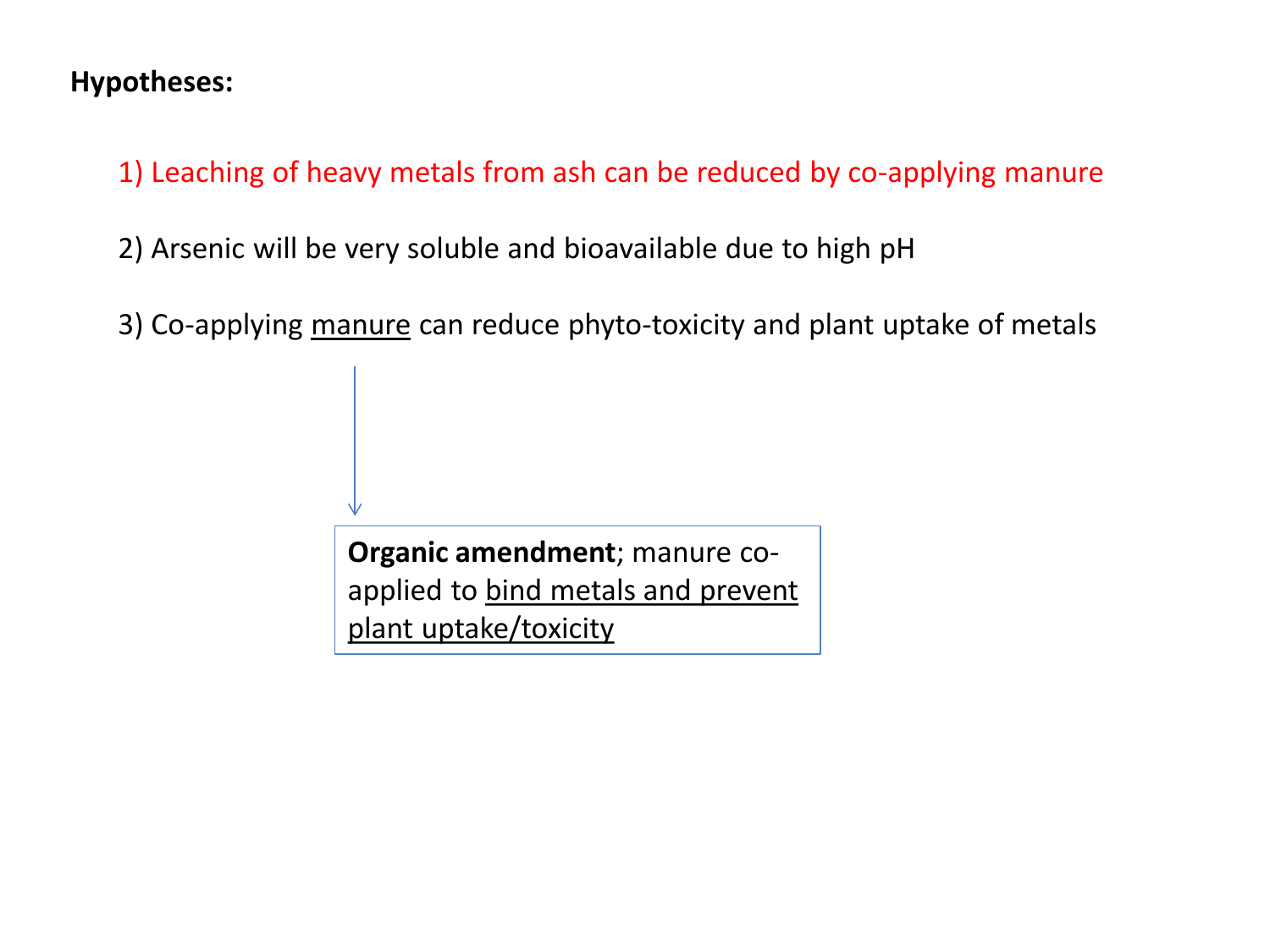### **Experimental set-up:**





**Duration; 60 days**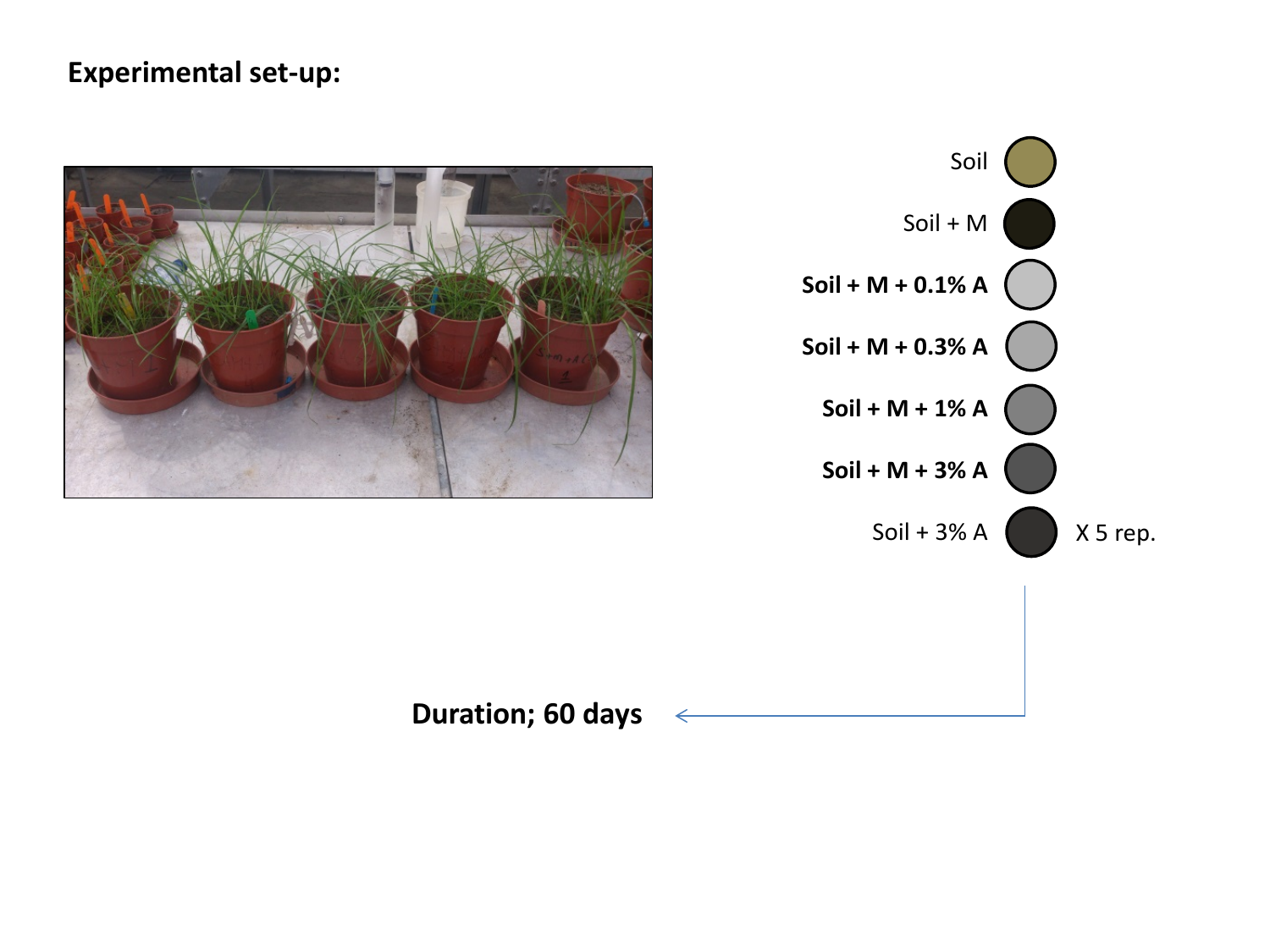#### **Materials and methods:**



1) Pore water collected by rhizon sampler (picture), measured by ICP-MS for metals

2) Ryegrass germinated and harvested after 9 weeks, mass, digested and ICP-MS for metals

3) Toxicity bio-assays performed on pore water as 'bioavailable' fraction of metals (E.coli HB101 pUCD607)



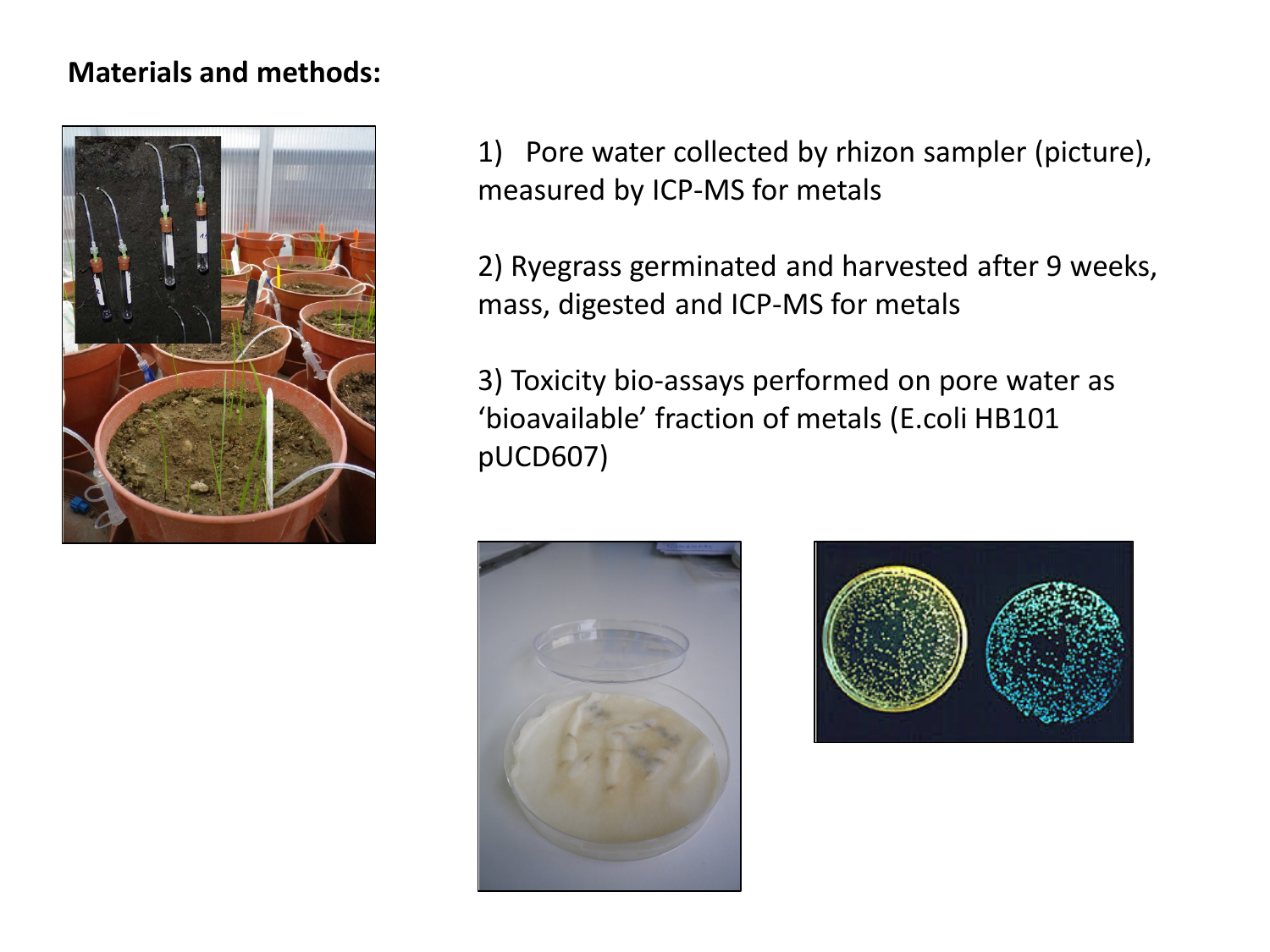#### **Results-pore water:**

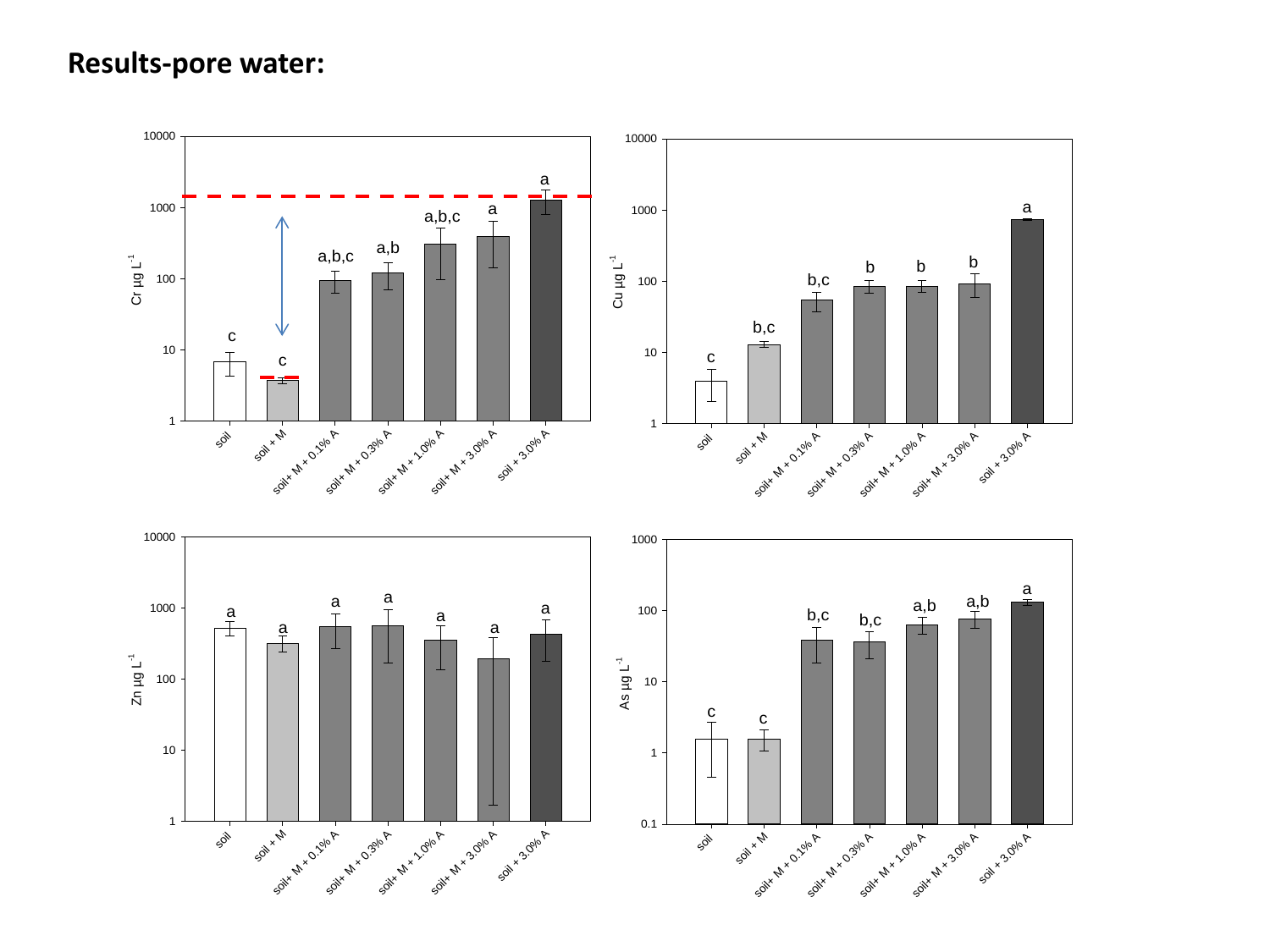| Site & location                 | As         | Cd           | Cu<br>$\mu$ g 1 <sup>-1</sup> | Pb         | Zn           |
|---------------------------------|------------|--------------|-------------------------------|------------|--------------|
| <b>United Kingdom</b>           |            |              |                               |            |              |
| Byrom Street, Liverpool         | $1 - 3$    |              | $2 - 10$                      | $n.d. -21$ | $n.d. -360$  |
| Quaker Meeting House, St Helens | $2 - 83$   | $n.d.-2$     | $4 - 55$                      | $1 - 22$   | $6 - 93$     |
| Merton Bank, St Helens          | $15 - 52$  | n.d.         | $25 - 47$                     | $13 - 495$ | $67 - 205$   |
| Kidsgrove, Staffordshire        | $1 - 2$    | $20 - 6120$  | $n.d. -0.71$                  | $n.d. -8$  | $63 - 6470$  |
| Thornton Hough, Cheshire        | $2 - 110$  | $n.d.-2$     | $16 - 104$                    | $n.d. -9$  | $22 - 449$   |
| Prescot, Merseyside             | $1 - 108$  | $5 - 1400$   | 49-1190                       | $2 - 72$   | $72 - 3749$  |
| Spain                           |            |              |                               |            |              |
| Mina Mónica, Madrid             | $2 - 2901$ | $1 - 17$     | $n.d. -48$                    | $nd.-2$    | $147 - 871$  |
| Pinares de la Fuente            | n.d.       | $n.d. -2$    | $15 - 45$                     | n.d.       | $71 - 111$   |
| del Collado, Madrid             |            |              |                               |            |              |
| La Unión, Murcia                | n.d.       | $n.d. -3000$ | 1400-27900                    | n.d.       | 36000-927000 |

Arsenic, cadmium, copper, lead and zinc concentration ( $\mu$ g  $l^{-1}$ ) in the pore water of several field trials.

n.d., not detected.

# **Comparable with values from**

## **contaminated industrial and mine areas in**

**Europe;** from Moreno-Jimenez et al, 2011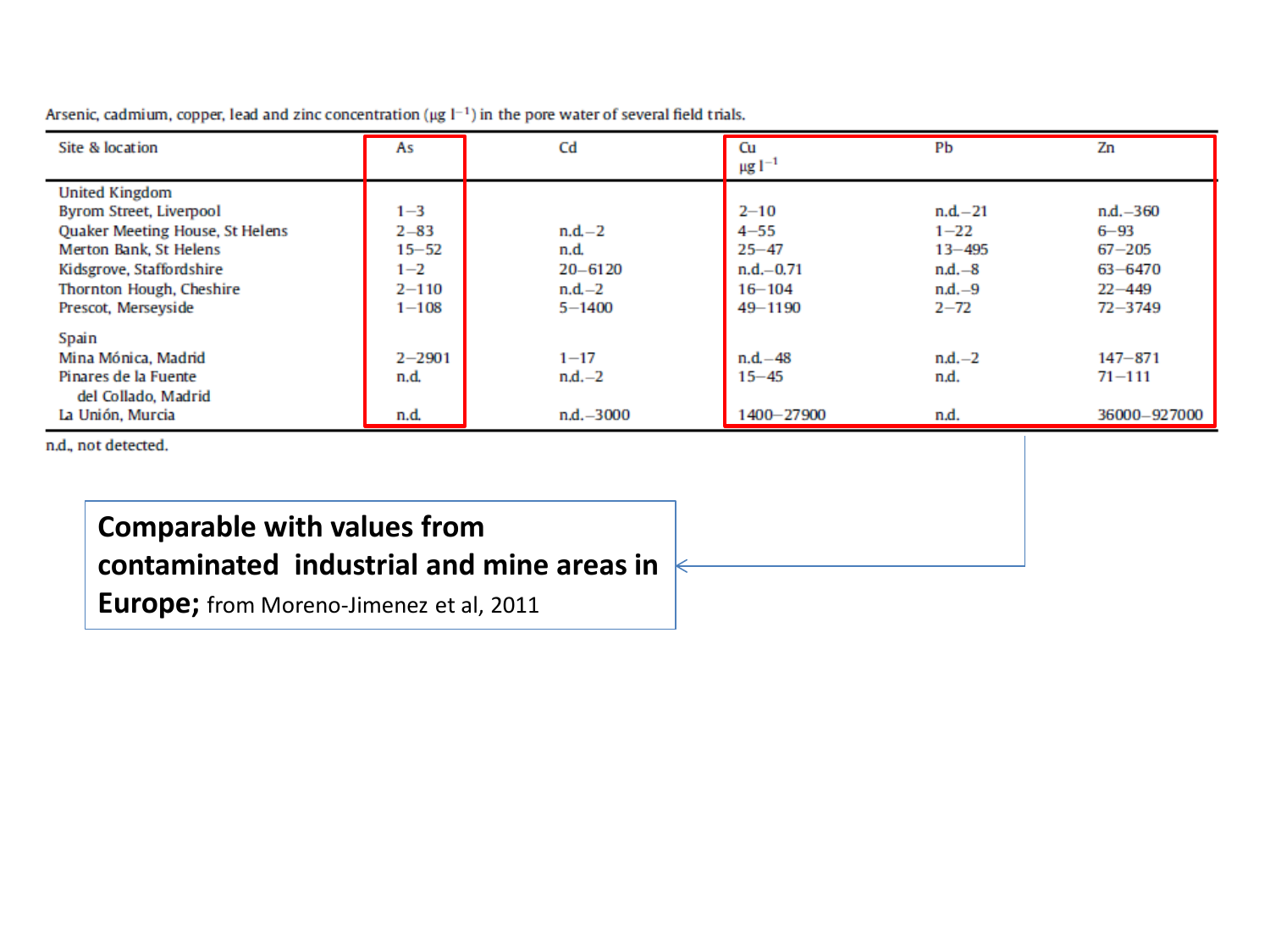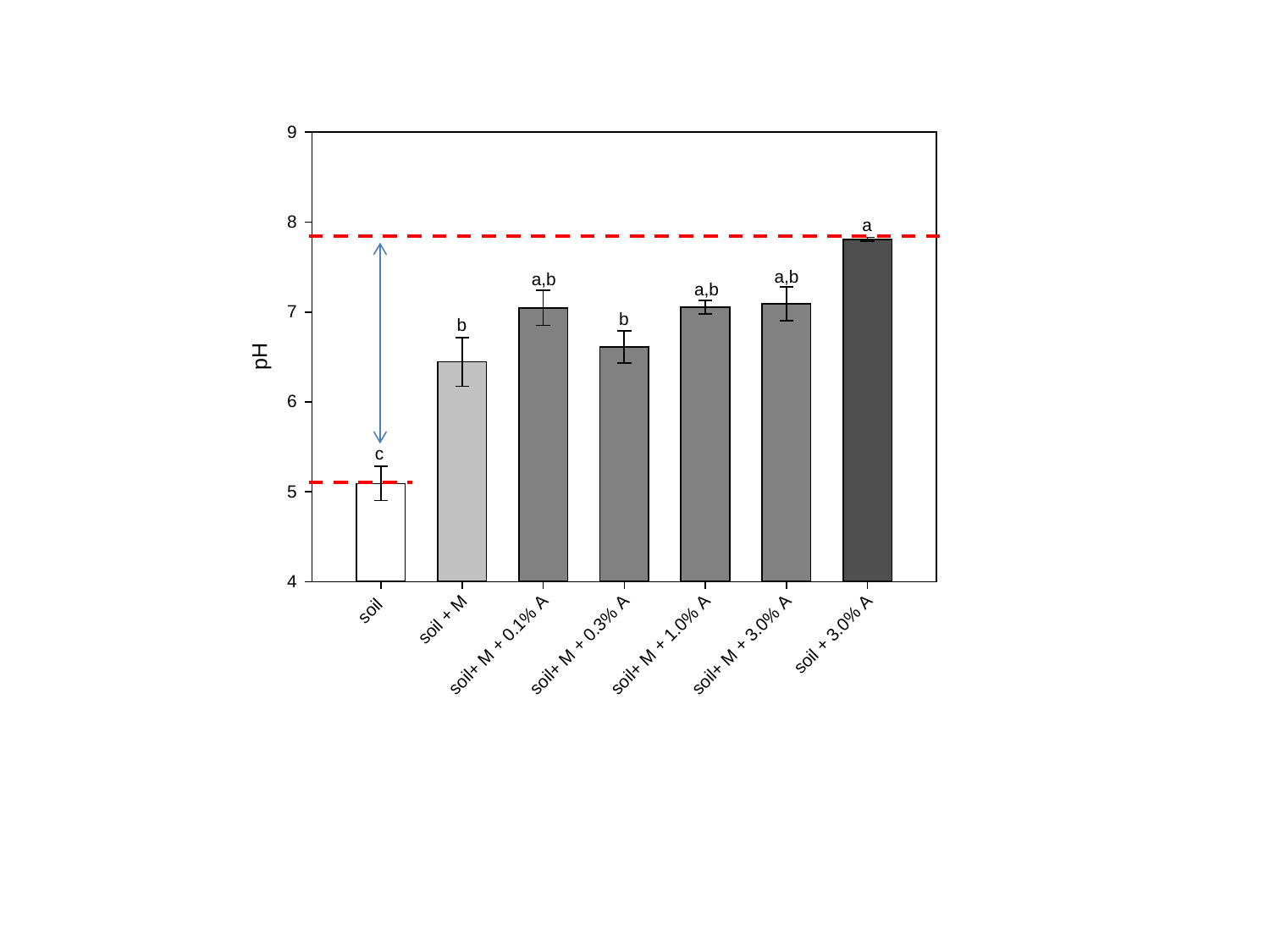#### **Results-plant metals:**

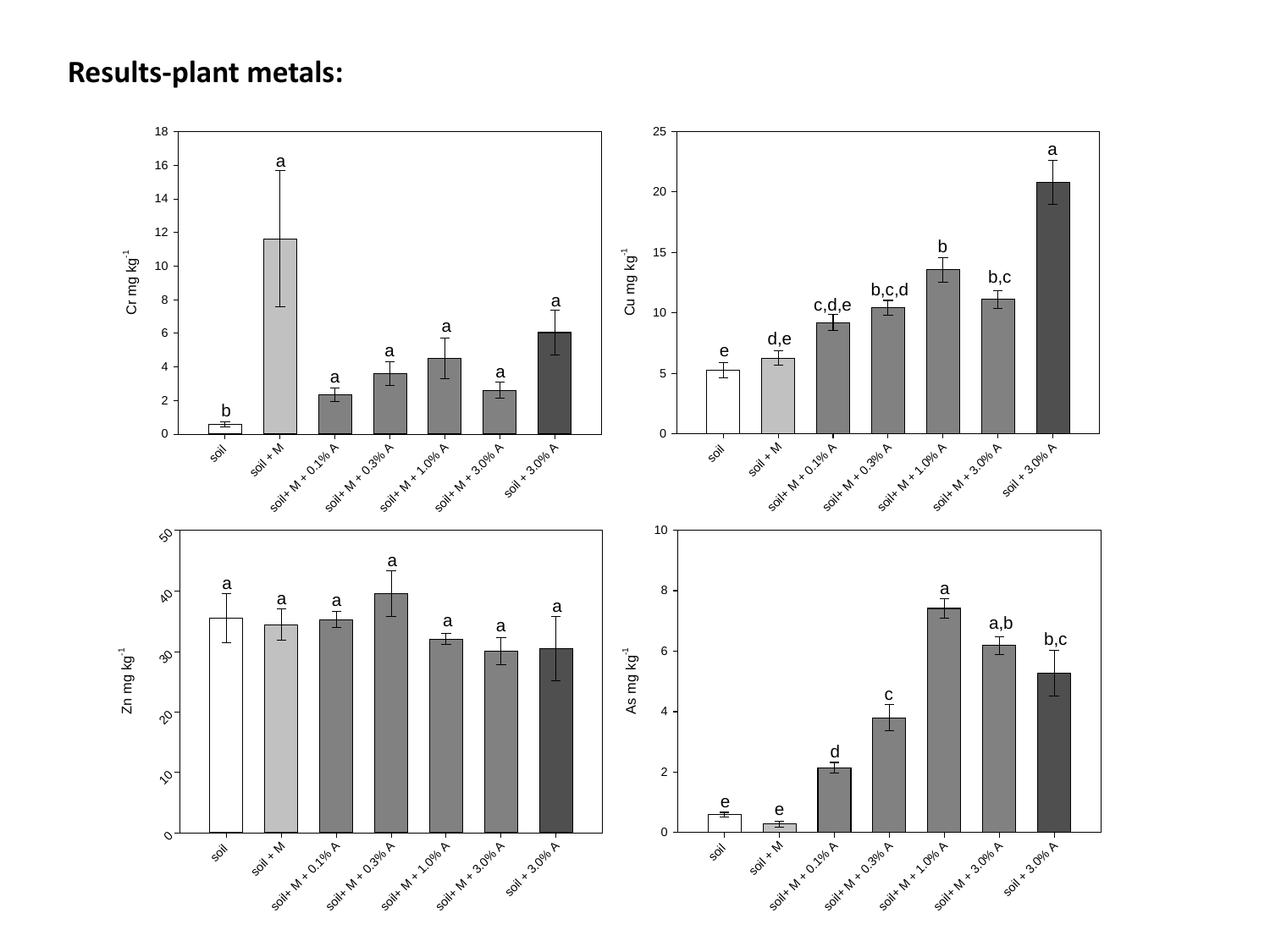## **Results-plant mass:**



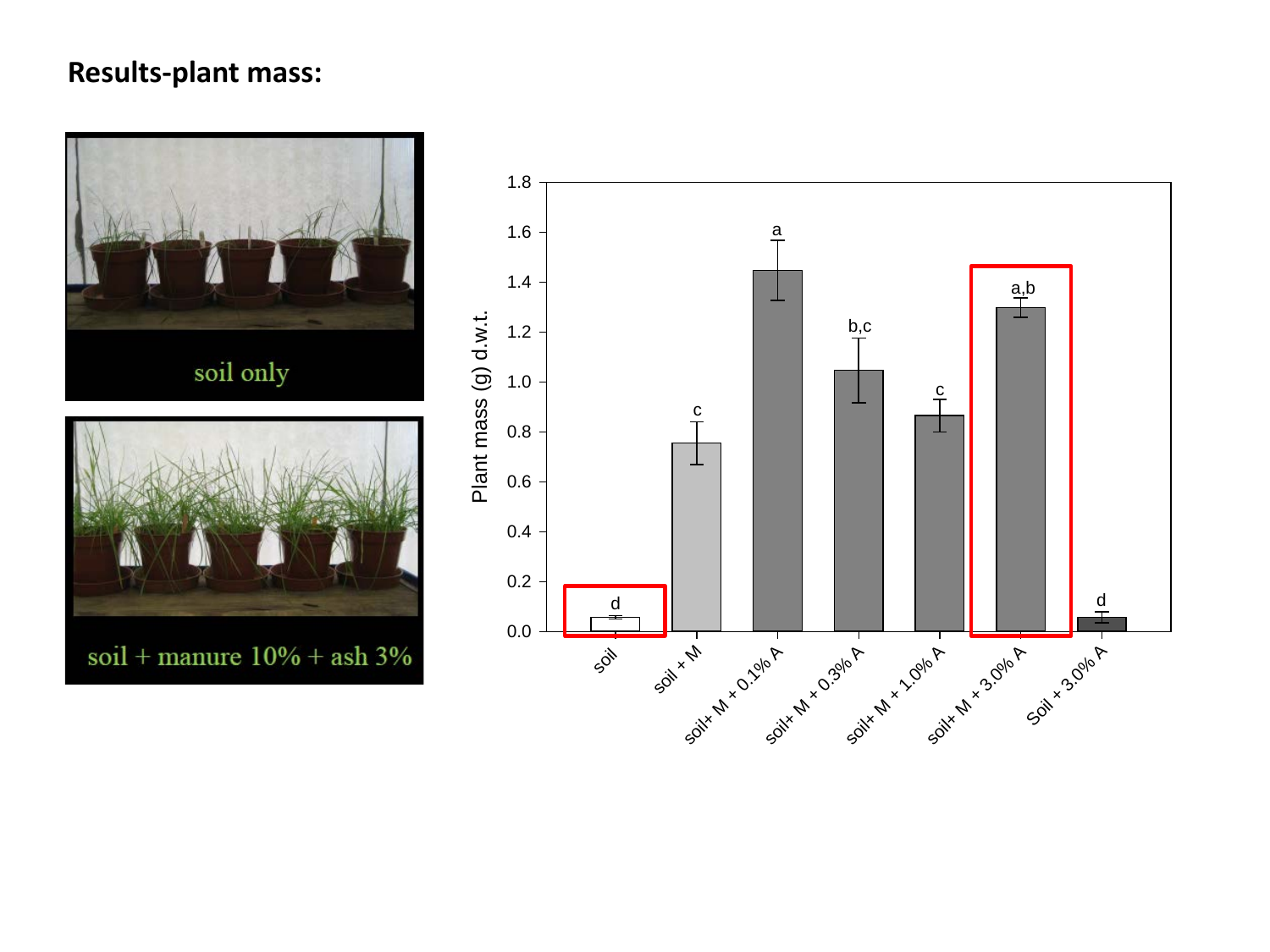#### **Results -toxicity assays:**



**Phyto -toxicity limit**